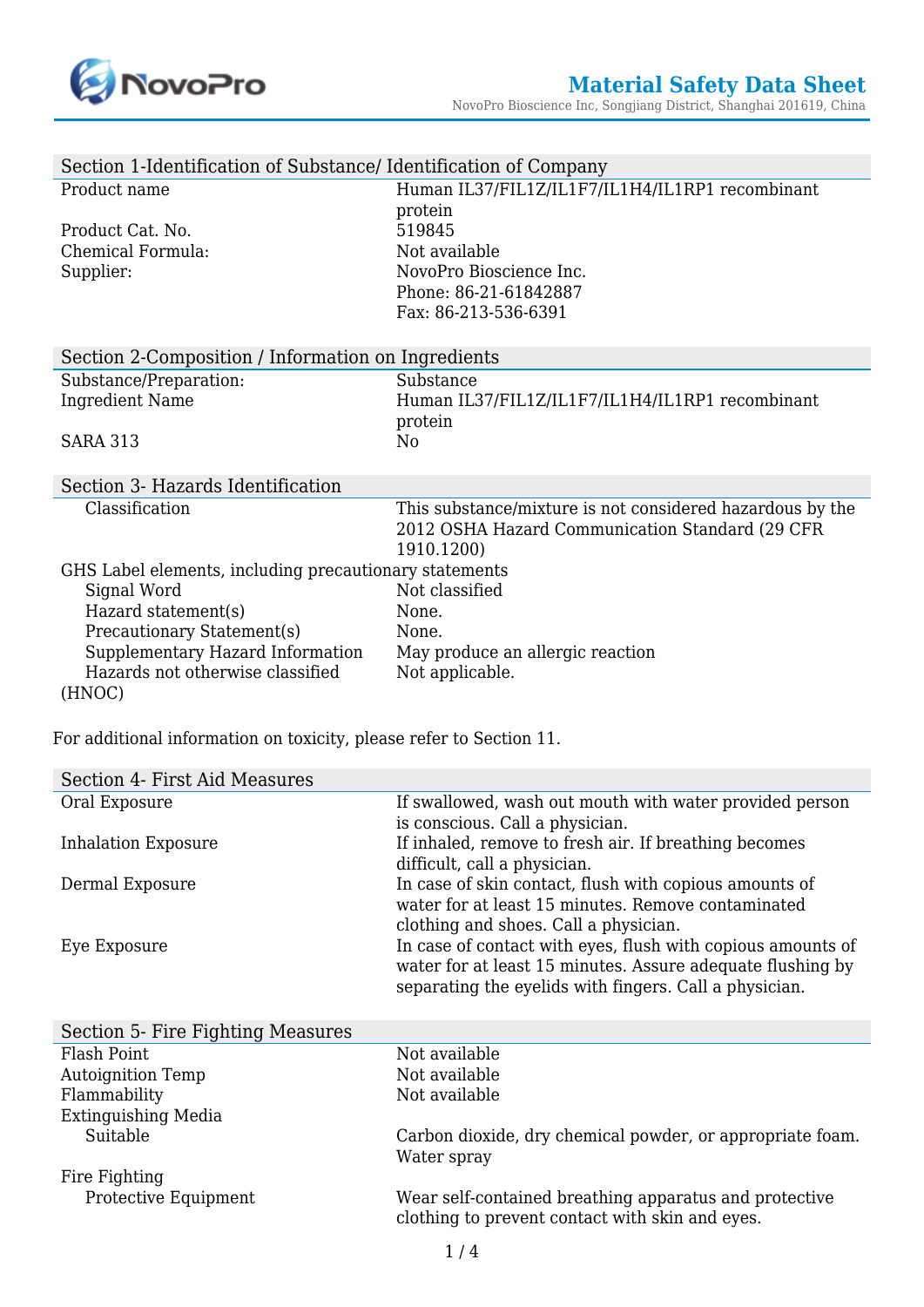

| Specific Hazard(s)                                        | Emits toxic fumes under fire conditions.                                                                                                                                                                                                                                                    |
|-----------------------------------------------------------|---------------------------------------------------------------------------------------------------------------------------------------------------------------------------------------------------------------------------------------------------------------------------------------------|
| Section 6- Accidental Release Measures                    |                                                                                                                                                                                                                                                                                             |
| Procedure to be Followed in Case of<br>Leak or Spill      | Evacuate area                                                                                                                                                                                                                                                                               |
| Procedure(s) of Personal Precaution(s)                    | Wear respirator, chemical safety goggles, rubber boots,<br>and heavy rubber gloves                                                                                                                                                                                                          |
| Methods for Cleaning up                                   | Sweep up, place in a bag and hold for waste disposal.<br>Avoid raising dust. Ventilate area and wash spill site after<br>material pickup is complete.                                                                                                                                       |
| Section 7-Handling and Storage                            |                                                                                                                                                                                                                                                                                             |
| Handling                                                  |                                                                                                                                                                                                                                                                                             |
| <b>User Exposure</b>                                      | Avoid inhalation. Avoid contact with eyes, skin, and<br>clothing. Avoid prolonged or repeated exposure.                                                                                                                                                                                     |
| Storage                                                   |                                                                                                                                                                                                                                                                                             |
| Suitable                                                  | Keep tightly closed                                                                                                                                                                                                                                                                         |
| Storage at -20°C                                          |                                                                                                                                                                                                                                                                                             |
| Section 8-Exposure Controls/Personal Protection Equipment |                                                                                                                                                                                                                                                                                             |
| <b>Engineering Controls</b>                               | Mechanical exhaust required                                                                                                                                                                                                                                                                 |
| Personal Protective equipment                             |                                                                                                                                                                                                                                                                                             |
| Respiratory                                               | Use respirators and components tested and approved<br>under appropriate government standards such as NIOSH<br>(US) or CEN (EU). Respiratory protection is not required.<br>Where protection from nuisance levels of dusts are desired,<br>use type N95 (US) or type P1 (EN 143) respirator. |
| Other                                                     | Wear appropriate government approved respirator,<br>chemical-resistant gloves, safety goggles, other protective<br>clothing.                                                                                                                                                                |
| <b>General Hygiene Measures</b>                           | Wash thoroughly after handling                                                                                                                                                                                                                                                              |
| Section 9- Physical and Chemical Properties               |                                                                                                                                                                                                                                                                                             |

| Appearance            |               |
|-----------------------|---------------|
| <b>Physical State</b> | Powder        |
| Property              |               |
| Molecular Weight      | Not available |
| pH                    | Not available |
| <b>BP/BP</b> Range    | Not available |
| MP/MP Range           | Not available |
| <b>Freezing Point</b> | Not available |
| Vapor Pressure        | Not available |
| Vapor Density         | Not available |
| Saturated Vapor Conc. | Not available |
| SG/Density            | Not available |
| <b>Bulk Density</b>   | Not available |
| Odor Threshold        | Not available |
| Volatile%             | Not available |
| VOC Content           | Not available |
| Water Content         | Not available |
| Solvent Content       | Not available |
|                       |               |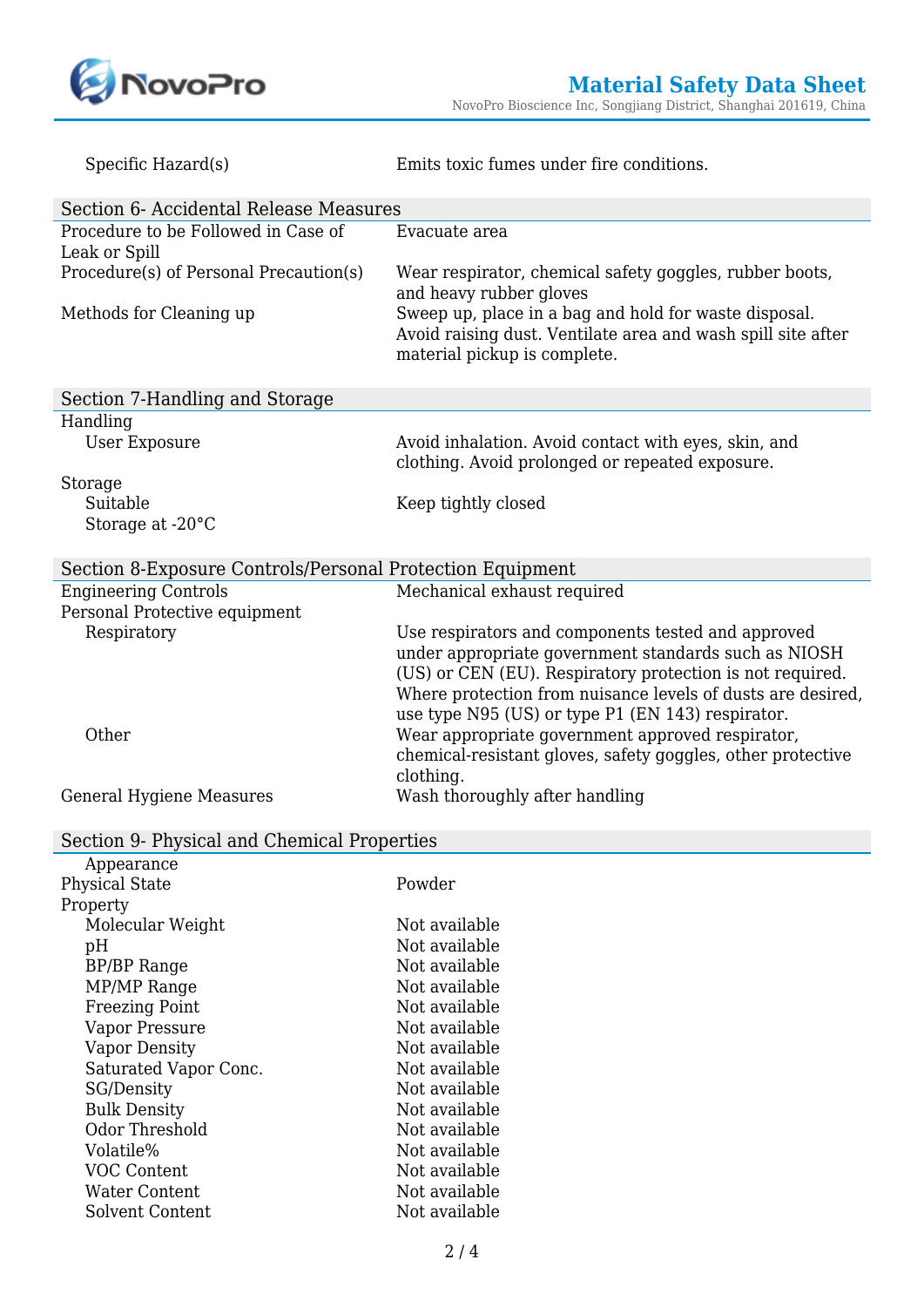

| Evaporation Rate             | Not available |
|------------------------------|---------------|
| Viscosity                    | Not available |
| Surface Tension              | Not available |
| <b>Partition Coefficient</b> | Not available |
| Decomposition Temp.          | Not available |
| Flash Point                  | Not available |
| <b>Explosion Limits</b>      | Not available |
| Flammability                 | Not available |
| <b>Autoignition Temp</b>     | Not available |
| Refractive Index             | Not available |
| <b>Optical Rotation</b>      | Not available |
| Miscellaneous Data           | Not available |
| Solubility                   | Not available |

| Section 10- Stability and Reactivity  |                                             |
|---------------------------------------|---------------------------------------------|
| Stability                             |                                             |
| Stable                                | Stable                                      |
| Hazardous Decomposition Products      |                                             |
| Hazardous Decomposition Products      | Nature of decomposition products not known. |
| Hazardous Polymerization              |                                             |
| Hazardous Polymerization              | Will not occur                              |
|                                       |                                             |
| Section 11- Toxicological Information |                                             |

| occuon 11 Toxicological miorination |                                                                                    |
|-------------------------------------|------------------------------------------------------------------------------------|
| Route of Exposure                   |                                                                                    |
| Skin Contact                        | Avoid contact with skin.                                                           |
| Eye contact                         | Avoid contact with eyes. May cause slight irritation.                              |
| Inhalation                          | Avoid breathing vapors or mists. May cause irritation of<br>respiratory tract.     |
| Ingestion                           | Ingestion may cause gastrointestinal irritation, nausea,<br>vomiting and diarrhea. |
| Conditions Aggravated by Exposure   | The toxicological properties have not been thoroughly<br>investigated.             |

This product is for experimental uses only. The product has not been completely analyzed and all of the hazards may not be known.

| Section 12- Ecological Information                            |                                                                                                                                                                                                                                                                                                        |
|---------------------------------------------------------------|--------------------------------------------------------------------------------------------------------------------------------------------------------------------------------------------------------------------------------------------------------------------------------------------------------|
| No data available.                                            |                                                                                                                                                                                                                                                                                                        |
|                                                               |                                                                                                                                                                                                                                                                                                        |
| Section 13- Disposal Considerations                           |                                                                                                                                                                                                                                                                                                        |
| Appropriate Method of Disposal of<br>Substance or Preparation | Contact a licensed professional waste disposal service to<br>dispose of this material. Dissolve or mix the material with a<br>combustible solvent and burn in a chemical incinerator<br>equipped with an afterburner and scrubber. Observe all<br>federal, state, and local environmental regulations. |
| Section 14- Transport Information                             |                                                                                                                                                                                                                                                                                                        |
| DOT                                                           |                                                                                                                                                                                                                                                                                                        |
| Proper Shipping Name<br>Non-Hazardous for Transport           | None<br>This substance is considered to be non-hazardous for<br>transport.                                                                                                                                                                                                                             |
|                                                               | 3/4                                                                                                                                                                                                                                                                                                    |